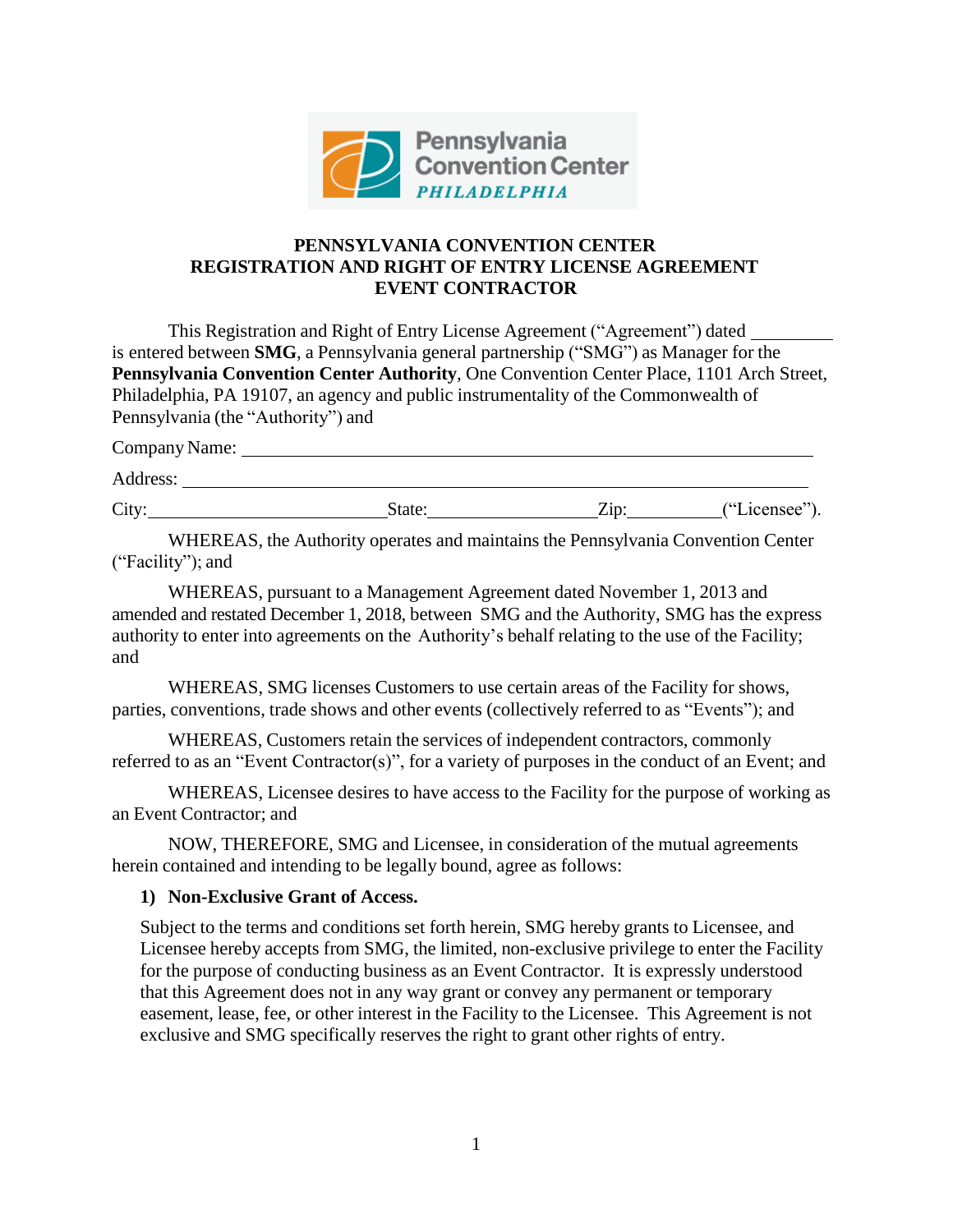## **2) Duration.**

This License shall commence on the date set forth above and shall continue in full force and effect until terminated by either party. Provided, however, that Licensee's warranties and its insurance and indemnification obligations shall survive the termination of this Agreement.

## **3) Responsibility for Agents and Employees.**

Every act or omission of whatsoever nature by an officer, director, manager, independent contractor, agent or employee of the Licensee shall be deemed and held to be the act or omission of such Licensee.

## **4) Licensee Information Statement.**

Immediately upon the effective date of this Agreement, Licensee shall submit a completed Licensee Information Statement, which is attached to this Agreement as Appendix A. Licensee shall update the Licensee Information Statement prior to any anticipated change affecting the accuracy or completeness of any statement currently on file with SMG. In addition, Licensee shall update the Licensee Information Statement currently on file with SMG. In addition, Licensee shall update the Licensee Information Statement within five (5) days in the event Licensee becomes aware that an existing statement contains inaccurate or incomplete information. Licensees shall certify that the Licensee Information Statement is correct and complete concurrently with the submission of its annual License Processing Fee as set forth in Section 6 of this Agreement.

## **5) License Processing Fee.**

Each year, Licensee shall pay to SMG an annual License Processing Fee. SMG reserves the right to adjust the amount of the License Processing Fee each year. The amount for the annual License Processing Fee will be listed on the Licensee Information Statement, Appendix A.

## **6) Invoice.**

Following execution of this License, and annually thereafter, SMG shall issue an invoice for the License Processing Fee to Licensee at the address indicated on the Licensee Information Statement. SMG shall also send to Licensee a form for certification that the Licensee Information Statement is correct and complete. Not later than January  $1<sup>st</sup>$  each year, or 30 days after issuance of invoice, whichever is later, Licensee shall remit the License Processing Fee to SMG along with the required certification. A per day surcharge shall be added and due for each day the License Processing Fee is not timely received by SMG. Licensee's failure to pay any SMG issued invoice (whether related or non-related to this Agreement) shall result in termination of this Agreement.

## **7) Licensee Property- Risk of Loss.**

All property of any kind which may be at the Facility (whether belonging to the Licensee or to third parties) shall be at the sole risk of Licensee or those claiming by, through or under Licensee, and SMG shall not be liable to Licensee for any injury, loss or damage to any person or property at the Facility in any event. All equipment and other property brought onto the Facility by Licensee, its agents, employees or invitees shall be stored in areas designated by SMG or its designated representative. SMG shall not be responsible for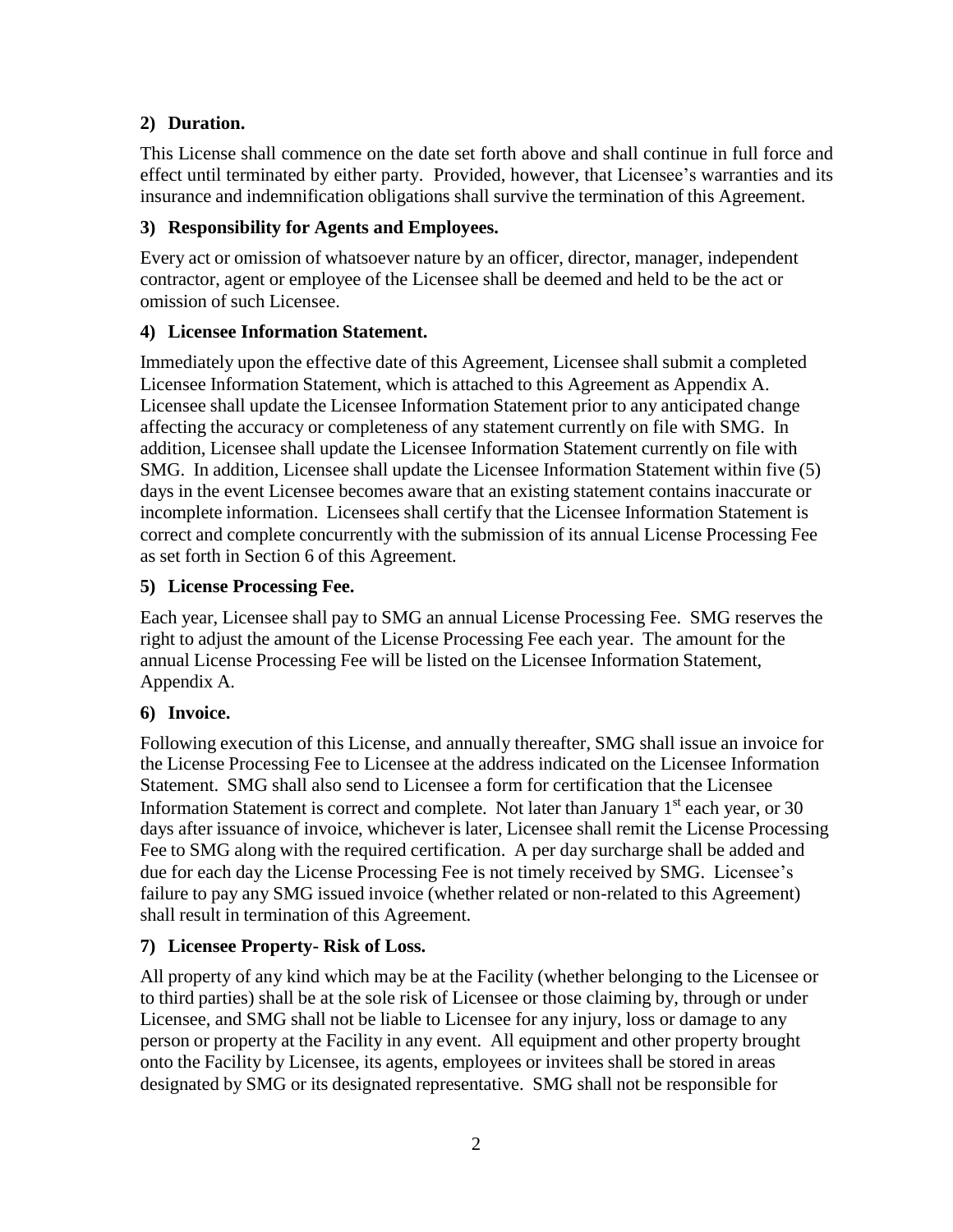carrying any insurance of any kind to cover any of Licensee's personal property at the Facility.

### **8) Indemnification.**

- a) Licensee agrees that Licensee will defend, indemnify and hold SMG, the Authority, and their board members, officers, employees, agents and consultants (the "Indemnified Parties") harmless from and against all claims, demands, actions, damages, losses, costs, liabilities, expenses, including attorneys' fees, and judgments asserted against or recovered from the Indemnified Parties arising from or related to this Agreement or its enforcement, including, but not limited to, any injury, personal injury, death, damage or damage to personal property (including damage to the Facility) (collectively "claim(s)") to the extent that any such Claim arises out of, is caused by or results from, in whole or in part, (a) any act, omission, negligence, misconduct, fault, or violation of law or ordinance associated with the use, misuse, or occupancy of Facility by Licensee and its agents, employees, contractors, guests, invitees, or any other person entering the Facility with the implied or express permission of Licensee; or (b) any breach of any representation, warranty, covenant, or provision of this Agreement by Licensee. Licensee covenants and agrees that in case an Indemnified party or the Indemnified Parties shall be made a party to any litigation brought by or against Licensee or relating to this Agreement or to the activities of the Licensee licensed hereunder, then Licensee shall and will also pay all costs and expenses, including reasonable attorneys' fees, court costs, and settlement payments, incurred by or imposed upon the Indemnified Parties by virtue of any such litigation.
- b) Licensee's duty to indemnify does not apply to loss or damage resulting from the sole negligence, sole gross negligence or sole willful misconduct of the Indemnified Parties, provided however, that the Licensee must defend the Indemnified Parties until it has been determined by a court of competent jurisdiction that the loss or damage resulted from the sole negligence, sole gross negligence or sole willful misconduct of the Indemnified Parties.
- c) Licensee's duty to indemnify the Indemnified Parties shall survive the termination or expiration of this License and is independent from, and not limited in any manner by, the Licensee's insurance coverage obtained pursuant to this Agreement or otherwise.

### **9) Insurance.**

The Licensee will secure and furnish to SMG prior to the commencement of this Agreement certificates of insurance that evidence that Licensee has met the insurance requirements set forth in Appendix B. Licensee shall provide amended or updated insurance certifications as such requirements are changed by SMG. At a minimum, the insurance shall include the following:

- a) The coverage required herein shall be with companies and in a form satisfactory to SMG and shall be in effect during all periods specified in this Agreement.
- b) All policies of insurance required hereby shall provide that the insurance company will give notice in writing to SMG at least thirty (30) days in advance of any material change in or cancellation of the policies, provided, however, that such policies shall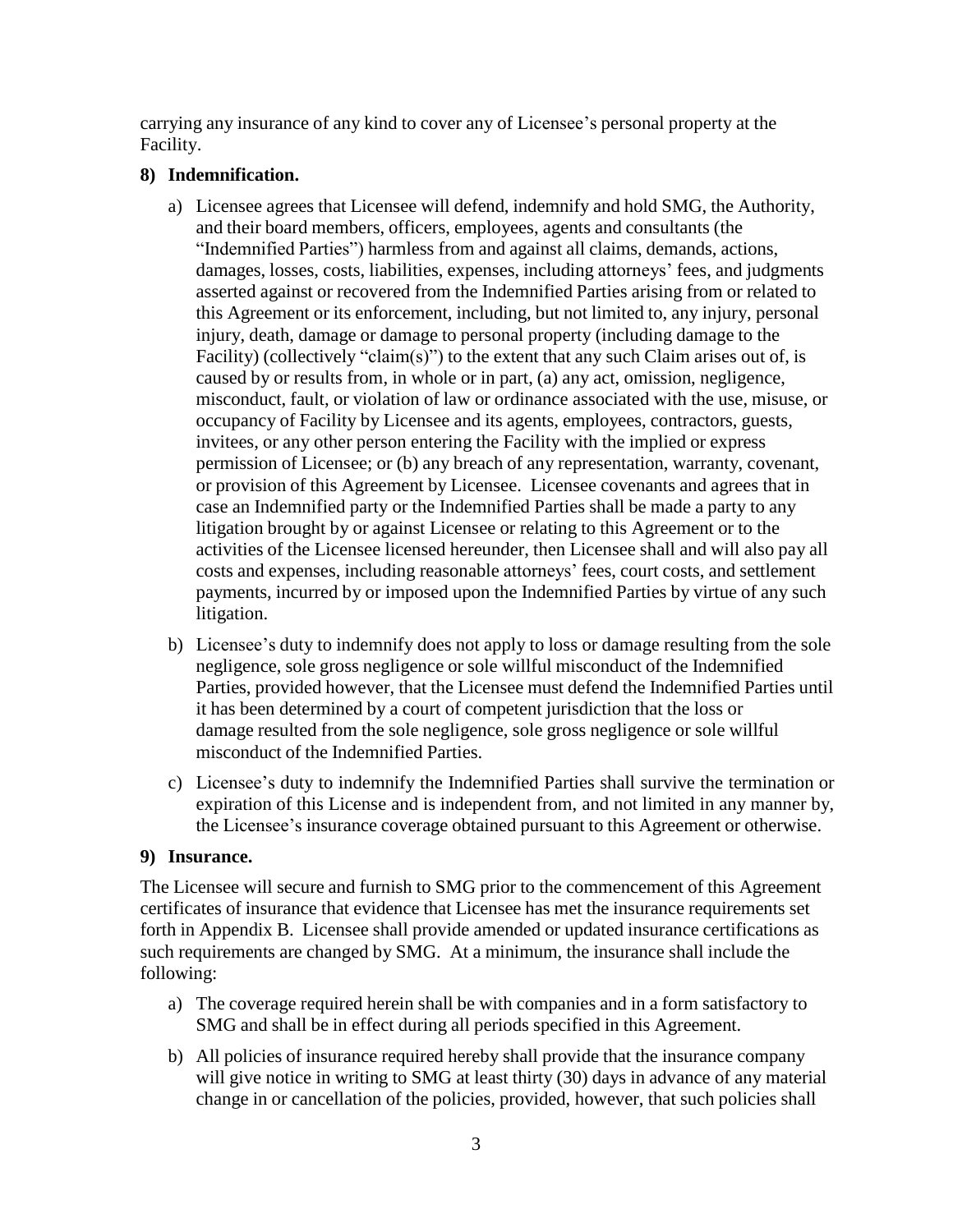also provide that no cancellation or amendment or modification reducing the extent of insurance provided under the policy, once the policies have been filed with SMG, shall be effective if such amendment or modification or cancellation will leave Licensee without insurance of the type herein required to be procured during the term of the Agreement or any portion thereof.

- c) Licensee agrees that it shall not permit any condition to exist which would wholly or partially invalidate such insurance. The failure of the Licensee to provide insurance in accordance with this Section 10 shall be a breach of this Agreement and shall, notwithstanding any cure period set forth in Section 12 below, preclude Licensee's access to the Facility. Failure of SMG to demand certificates or other evidence of full compliance with these insurance requirements or failure of SMG to identify a deficiency from evidence that is provided shall not be construed as a waiver of Licensee's obligation to maintain such insurance as required in this Section 10.
- d) The insurance required pursuant to this Agreement shall be maintained in force for a period of five (5) years following termination of this Agreement and this requirement shall survive beyond the termination of this Agreement.

#### **10)Termination or Suspension for Convenience.**

SMG has the right to terminate or suspend this Agreement, in whole or in part, for any reason, including the convenience of SMG, by providing Licensee with written notice specifying the date of termination. On the date specified in the notice, this Agreement will terminate.

#### **11) Default.**

- a) This License may be terminated or suspended following the occurrence of an Event of Default. The following constitute Events of Default by Licensee:
	- i) Rude, violent, illegal, destructive or inappropriate behavior by Licensee, its agents or employees.
	- ii) Any action or omission, which causes, in whole or in part, the improper stoppage or delay of or interference with any Event or business of the Authority or work of any employee or other licensees or sub-licensees.
	- iii) Failure to comply with any provision of this License or the rules and regulations related to the use of the Facility; or directives of SMG personnel.
	- iv) Failure to comply with the Pennsylvania Convention Center Code of Conduct.
	- v) Failure to maintain insurance in effect as required under this License.
	- vi) Failure to indemnify SMG, the Authority, and their officers, agents and employees as required under this License.
	- vii)Failure to update and keep current Licensee Information as required under this License.
	- viii) Any other acts or omissions constituting a material breach of this License.
- b) SMG, in its sole discretion, shall determine whether a default is material and whether it can be cured. In the event SMG determines that an Event of Default can be cured,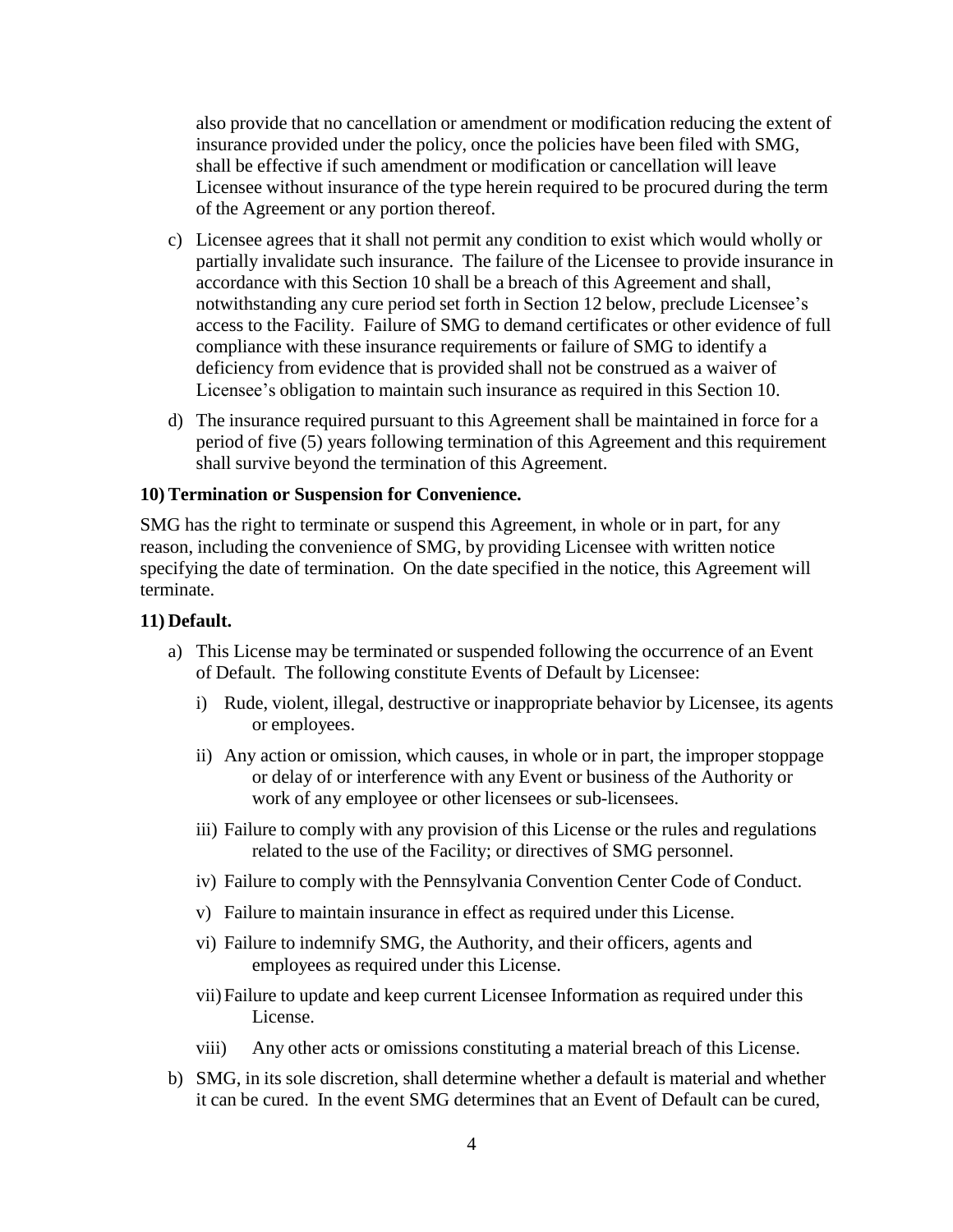it may provide Licensee with notice setting forth the Event of Default and cure requirements, including the time period permitted for cure. Licensee shall cure any Event of Default as provided in the notice.

- c) SMG's decision is final and takes effect when notice is given or such time as set forth in the termination notice. Upon the date of termination, Licensee shall no longer have the right to enter the Facility or any other property of the Authority.
- d) In lieu of termination, SMG may suspend this License, for such period as SMG may determine; or bar identified Licensee personnel from the Facility.
- e) Termination, suspension or a bar on Licensee's access to the Facility are not intended to be exclusive of any other remedies available in the Event of Default. Rather, every remedy is cumulative and in addition to any other remedies, existing now or later at law, in equity or under the Agreement.
- f) No delay or omission to exercise any right or power occurring upon any event of default impairs the right or power nor is it a waiver of or acquiescence in any Event of Default. Every right and power may be exercised from time to time and as often as SMG considers expedient.
- g) If a court of competent jurisdiction determines that SMG wrongfully terminated Licensee, then the termination shall be treated as a termination for convenience.

#### **12) Compliance with Rules and Regulations.**

- a) This License expressly includes by reference any rule and regulations of SMG or the Authority, from time to time, establishes regarding the use of the Facility. Licensee shall abide by all such rules and regulations and acknowledges that the violation of any one of the provisions of these constitutes a violation of the terms of this License. The rules and regulations are governed by various local, state and federal laws, including the Pennsylvania Convention Center Authority Act, 64 Pa. C.S. 6001 et seq., as amended.
- b) Licensee shall comply with all show management work rules and show rules. It is the responsibility of Licensee and its employees to be informed of rules and regulations.
- c) Licensee acknowledges and understands that Elliott-Lewis Corporation ("Elliott-Lewis") is the Labor Supplier authorized to provide show labor at the Pennsylvania Convention Center and that all show labor is only available through, and must be provided by, Elliott-Lewis utilizing the Labor Unions signatory to the Pennsylvania Convention Center Authority's Customer Satisfaction Agreement ("Customer Satisfaction Agreement"). Licensee acknowledges and agrees that they will obtain Show Labor Workers only from the Labor Supplier. Licensee further acknowledges and agrees that it does not have authority, without the express written approval of the Authority, to alter Show Labor work jurisdictions from those determined by Elliott-Lewis as provided in the Customer Satisfaction Agreement.
- d) Without limiting the application of other rules and regulations from time to time adopted, Licensee agrees to use and occupy the Facility pursuant to the following which are incorporated by reference: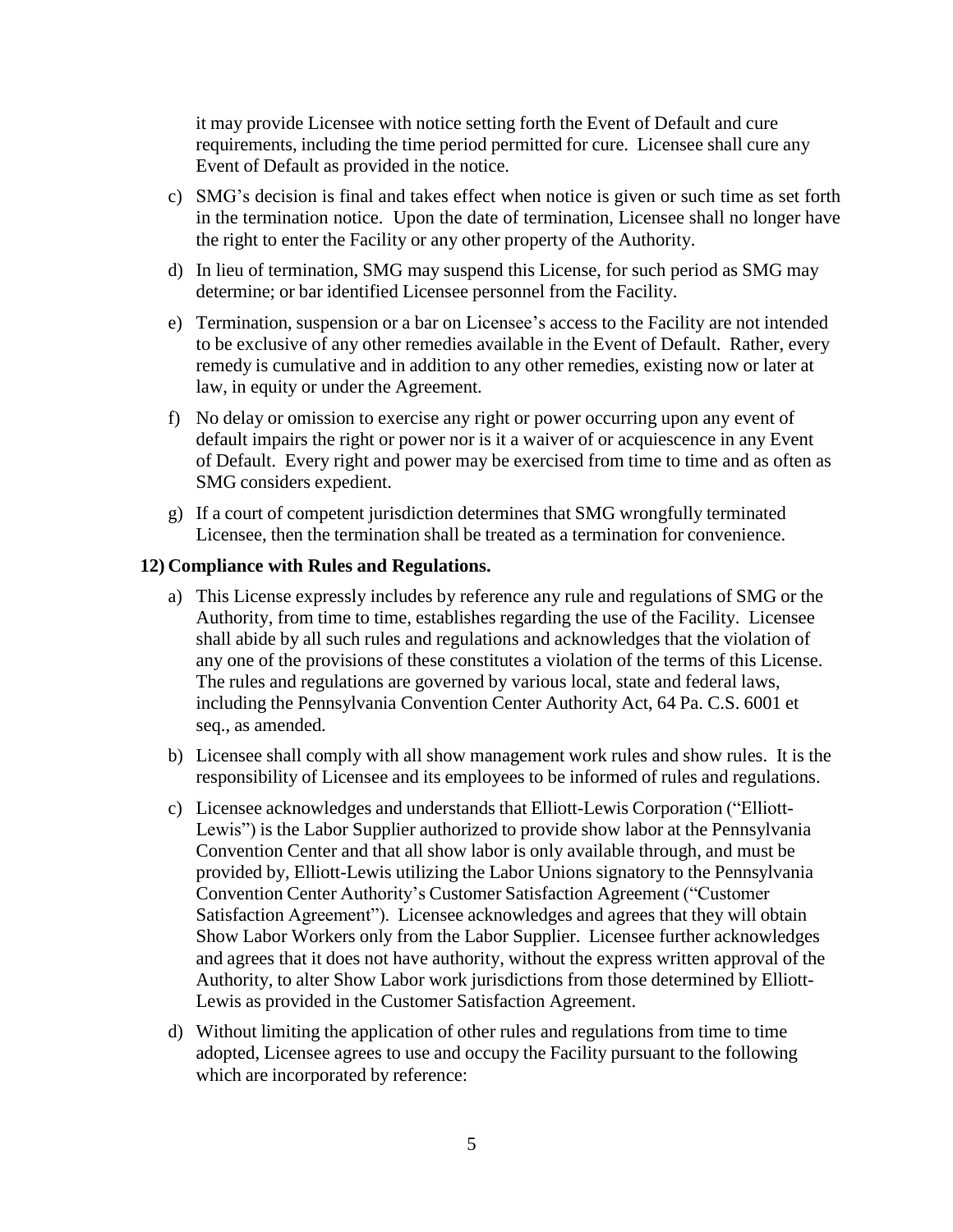i) The Pennsylvania Convention Center Authority's Customer Satisfaction Agreement, which provides for Customer, Show Management, Exhibitor and Contractor rights. In particular, and without limitation to all other obligations, Customer acknowledges and understands that Exhibit A to the Customer Satisfaction Agreement regarding show labor work jurisdictions determines what labor union jurisdiction, if any, applies to show labor work.

- ii) The Pennsylvania Convention Center Authority Code of Conduct.
- iii) The Pennsylvania Convention Center Authority Anti-Discrimination Policy.
- iv) The Pennsylvania Convention Center Drug-Free Workplace Policy.
- v) The Pennsylvania Convention Center Forklift policy.
- vi) The Pennsylvania Convention Center Motorized Equipment policy.

### **13) Compliance with Law.**

- a) Licensee shall comply with all applicable statutes, ordinances, rules, orders, regulations and directives which are in force or applicable during the periods specified herein, issued, adopted or enacted by the federal or state governments or any department, bureau or office thereof, or by the City of Philadelphia, including without limitation any restrictions of record on the property of the Authority, and any requirements or conditions of any insurance policy of SMG or the Authority. Licensee's use shall not cause any increase in premiums on any such policy.
- b) Licensee shall obtain and pay for any and all permits, licenses and taxes required for the use of the Facility.

### **14) Amendment or Modification.**

This License Agreement may be modified or altered at any time by the Authority upon thirty (30) days' notice. This includes, but is not limited to, establishing new rules, altering existing rules, changing any fees, or changing insurance requirements. The Authority shall provide Licensee with notice of such change and an acknowledgment form and deadline for acceptance or rejection of the changes. In the event the Licensee accepts the change, Licensee shall submit the signed acknowledgment form on or before the designated deadline for submittal. In the event Licensee elects not to accept the changes, this License Agreement shall be deemed terminated by mutual consent as of the designated deadline.

### **15) Governing Law.**

This Agreement and attachments, if any, constitute the entire understanding between the Licensee and the Authority and shall be governed by the laws of the Commonwealth of Pennsylvania, without giving effect to otherwise applicable principles of conflicts of laws.

## **[SIGNATURE PAGE FOLLOWS]**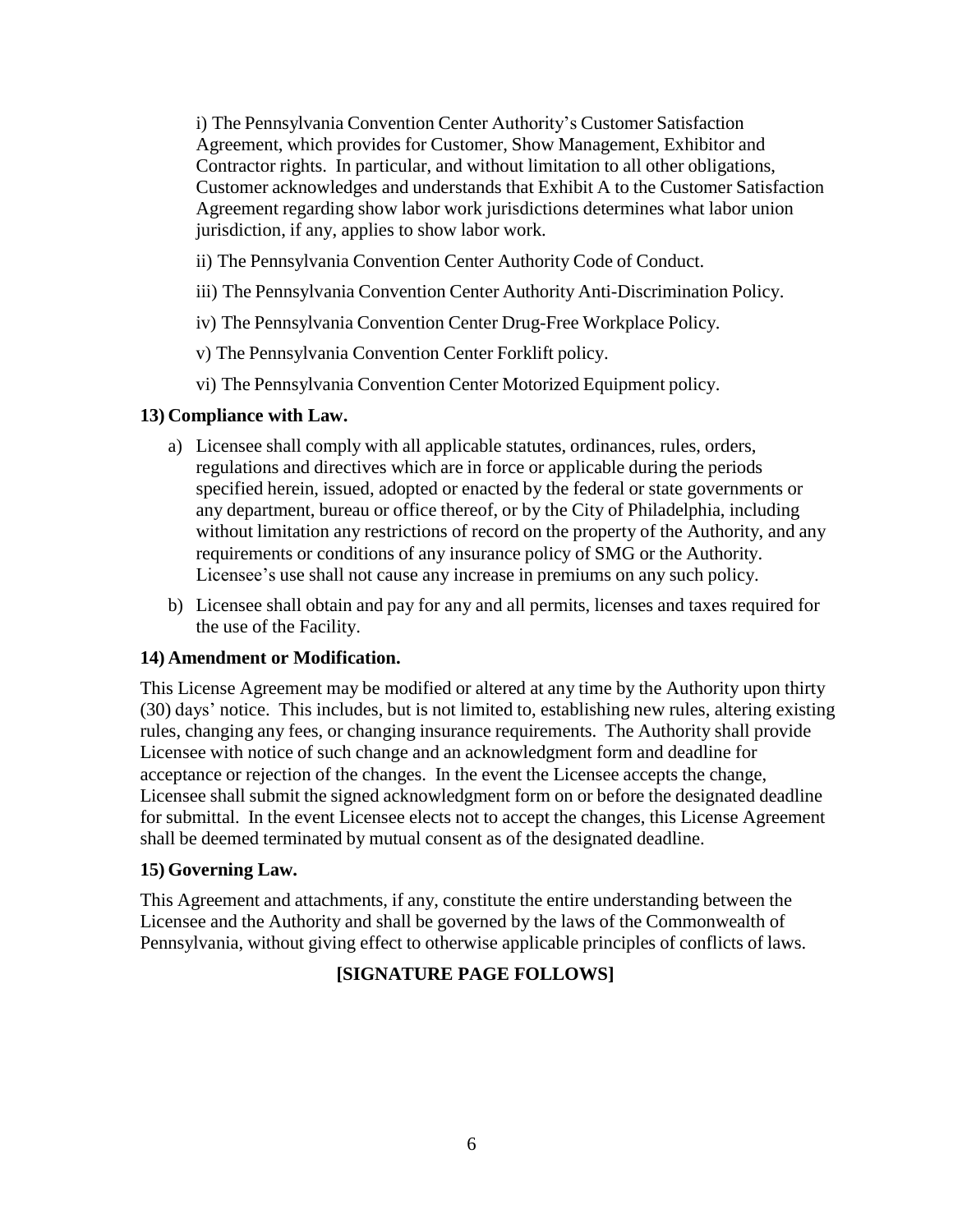## **Pennsylvania Convention Center Authority By: SMG, its duly authorized Manager**

(Signature)

**Licensee Name (Company Name)** By:  $\qquad \qquad$ (Signature) Name:

| Name:     | Name:   |                                                                                                                                                                                                                                      |
|-----------|---------|--------------------------------------------------------------------------------------------------------------------------------------------------------------------------------------------------------------------------------------|
| (Printed) |         | (Printed)                                                                                                                                                                                                                            |
|           |         |                                                                                                                                                                                                                                      |
| Title:    |         | Title: $\qquad \qquad$                                                                                                                                                                                                               |
|           |         |                                                                                                                                                                                                                                      |
|           |         |                                                                                                                                                                                                                                      |
| Date:     | Date:   | <u>and the company of the company of the company of the company of the company of the company of the company of the company of the company of the company of the company of the company of the company of the company of the com</u> |
|           | Attest: |                                                                                                                                                                                                                                      |
|           |         | (Signature)                                                                                                                                                                                                                          |

7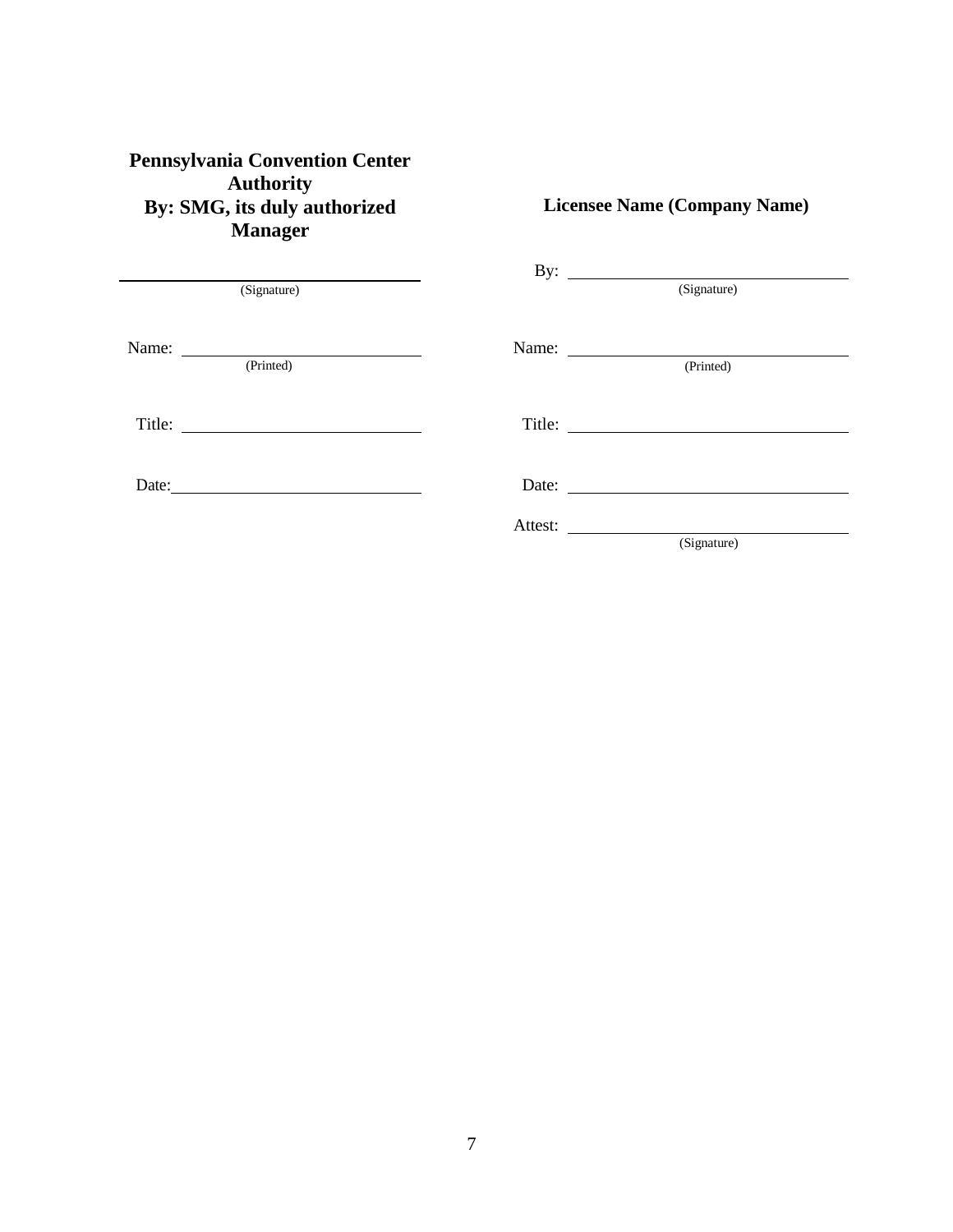| City: <u>City:</u> City: City: City: City: City: City: City: City: City: City: City: City: City: City: City: City: City: City: City: City: City: City: City: City: City: City: City: City: City: City: City: City: City: City: City<br><b>Contact Name:</b> Contact Name:<br>Phone #: $\qquad \qquad$ Fax #:<br>Cell #: $\qquad \qquad$ Cell 2 #:<br>E-mail address 1:<br>E-mail address 2:<br>E-mail address 3:<br>Insurance Company: Insurance Agent:<br>Insurance Agent Phone #: Insurance Agent Fax #:<br>Service or function your company provides for events:<br>(i.e. I&D, Audio/Visual, Design Supervision, Floral, Security, Rentals, Modeling, Transportation, etc.)<br>*This form completed, updated or reviewed by (please sign): | Company name: Note that the contract of the contract of the contract of the contract of the contract of the contract of the contract of the contract of the contract of the contract of the contract of the contract of the co |                                                                |       |
|-----------------------------------------------------------------------------------------------------------------------------------------------------------------------------------------------------------------------------------------------------------------------------------------------------------------------------------------------------------------------------------------------------------------------------------------------------------------------------------------------------------------------------------------------------------------------------------------------------------------------------------------------------------------------------------------------------------------------------------------------|--------------------------------------------------------------------------------------------------------------------------------------------------------------------------------------------------------------------------------|----------------------------------------------------------------|-------|
|                                                                                                                                                                                                                                                                                                                                                                                                                                                                                                                                                                                                                                                                                                                                               |                                                                                                                                                                                                                                |                                                                |       |
|                                                                                                                                                                                                                                                                                                                                                                                                                                                                                                                                                                                                                                                                                                                                               |                                                                                                                                                                                                                                |                                                                |       |
|                                                                                                                                                                                                                                                                                                                                                                                                                                                                                                                                                                                                                                                                                                                                               |                                                                                                                                                                                                                                |                                                                |       |
|                                                                                                                                                                                                                                                                                                                                                                                                                                                                                                                                                                                                                                                                                                                                               |                                                                                                                                                                                                                                |                                                                |       |
|                                                                                                                                                                                                                                                                                                                                                                                                                                                                                                                                                                                                                                                                                                                                               |                                                                                                                                                                                                                                |                                                                |       |
|                                                                                                                                                                                                                                                                                                                                                                                                                                                                                                                                                                                                                                                                                                                                               |                                                                                                                                                                                                                                |                                                                |       |
|                                                                                                                                                                                                                                                                                                                                                                                                                                                                                                                                                                                                                                                                                                                                               |                                                                                                                                                                                                                                |                                                                |       |
|                                                                                                                                                                                                                                                                                                                                                                                                                                                                                                                                                                                                                                                                                                                                               |                                                                                                                                                                                                                                |                                                                |       |
|                                                                                                                                                                                                                                                                                                                                                                                                                                                                                                                                                                                                                                                                                                                                               |                                                                                                                                                                                                                                |                                                                |       |
|                                                                                                                                                                                                                                                                                                                                                                                                                                                                                                                                                                                                                                                                                                                                               |                                                                                                                                                                                                                                |                                                                |       |
|                                                                                                                                                                                                                                                                                                                                                                                                                                                                                                                                                                                                                                                                                                                                               |                                                                                                                                                                                                                                |                                                                |       |
|                                                                                                                                                                                                                                                                                                                                                                                                                                                                                                                                                                                                                                                                                                                                               |                                                                                                                                                                                                                                |                                                                |       |
|                                                                                                                                                                                                                                                                                                                                                                                                                                                                                                                                                                                                                                                                                                                                               |                                                                                                                                                                                                                                |                                                                |       |
|                                                                                                                                                                                                                                                                                                                                                                                                                                                                                                                                                                                                                                                                                                                                               | 1.<br>"Certificate of Insurance".<br>2.                                                                                                                                                                                        | Endorsed "Right of Entry License Agreement" (two signed sets). | REC'D |

# **Appendix A Licensee Information Statement**

3. This **"Licensee Information Statement"** page with all lines completed.

**If you require an updated copy of any, or all, of the "Rules and Regulations" as noted in section 13, please contact:**

> **Contractor Services Department (215) 418-4900 Or e-mail your request to: contractorservicesforms@paconvention.com**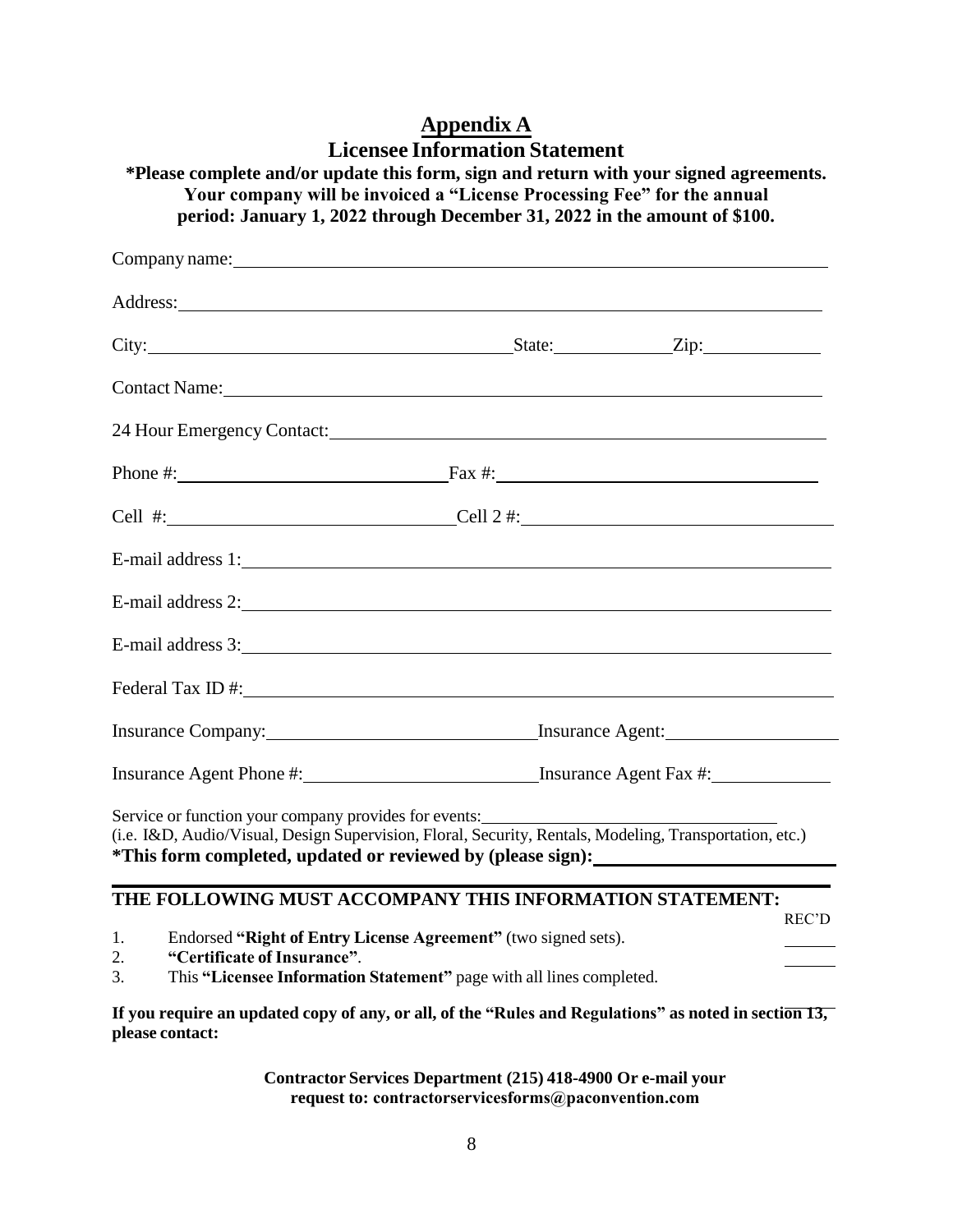# **Appendix B**

#### **INSURANCEREQUIREMENTS**

All insurance companies must be Rated A+VIII or better by A. M. Best Company. Coverage shall remain in full force and effect for the term of the Agreement.

| <b>Types of Insurance</b>                                                                                     | Limits                              |  |  |  |
|---------------------------------------------------------------------------------------------------------------|-------------------------------------|--|--|--|
| <b>Commercial General Liability</b>                                                                           |                                     |  |  |  |
| Coverage:                                                                                                     |                                     |  |  |  |
| Products Liability/Completed Operations Aggregate                                                             | \$2,000,000                         |  |  |  |
| <b>Each Occurrence</b>                                                                                        | \$1,000,000                         |  |  |  |
| Personal & Advertising Injury                                                                                 | \$2,000,000                         |  |  |  |
| General Aggregate                                                                                             | \$2,000,000                         |  |  |  |
|                                                                                                               |                                     |  |  |  |
| <b>Automobile Liability</b>                                                                                   |                                     |  |  |  |
| Coverage:                                                                                                     |                                     |  |  |  |
| <b>Bodily Injury and Property Damage</b>                                                                      |                                     |  |  |  |
| Combined Single Limit-Occurrence                                                                              | \$1,000,000                         |  |  |  |
| Uninsured/Underinsured Motorist - Occurrence                                                                  | \$1,000,000                         |  |  |  |
|                                                                                                               |                                     |  |  |  |
| <b>Umbrella Liability</b>                                                                                     |                                     |  |  |  |
| Coverage:                                                                                                     |                                     |  |  |  |
| Coverage must be in excess of Commercial General                                                              |                                     |  |  |  |
| Liability, Automobile Liability, and Employer's Liability.                                                    | \$5,000,000                         |  |  |  |
|                                                                                                               |                                     |  |  |  |
| <b>Workers' Compensation and Employer's Liability</b>                                                         |                                     |  |  |  |
| Coverage:                                                                                                     |                                     |  |  |  |
| Workers' Compensation                                                                                         | Statutory                           |  |  |  |
| Employer's Liability                                                                                          | \$1,000,000/\$1,000,000/\$1,000,000 |  |  |  |
| Coverage must be in excess of Commercial General Liability, Automobile Liability, and Employer's<br>Liability |                                     |  |  |  |

#### **Holder: Pennsylvania Convention Center Authority One Convention Center Place 1101 Arch Street Philadelphia, PA 19107-2299**

**The Pennsylvania Convention Center Authority, SMG and their board members, officers, employees, and agents, as well as the Commonwealth of Pennsylvania and the City of Philadelphia, its agents, officers, and employees, must be named as Additional Insureds on all certificates of insurance for Commercial General Liability, Automobile Liability, and Umbrella Liability. All coverage provided hereunder must be primary as to all insured, and Additional Insureds listed herein. The policies shall contain a waiver of subrogation in favor of the Additional Insureds.**